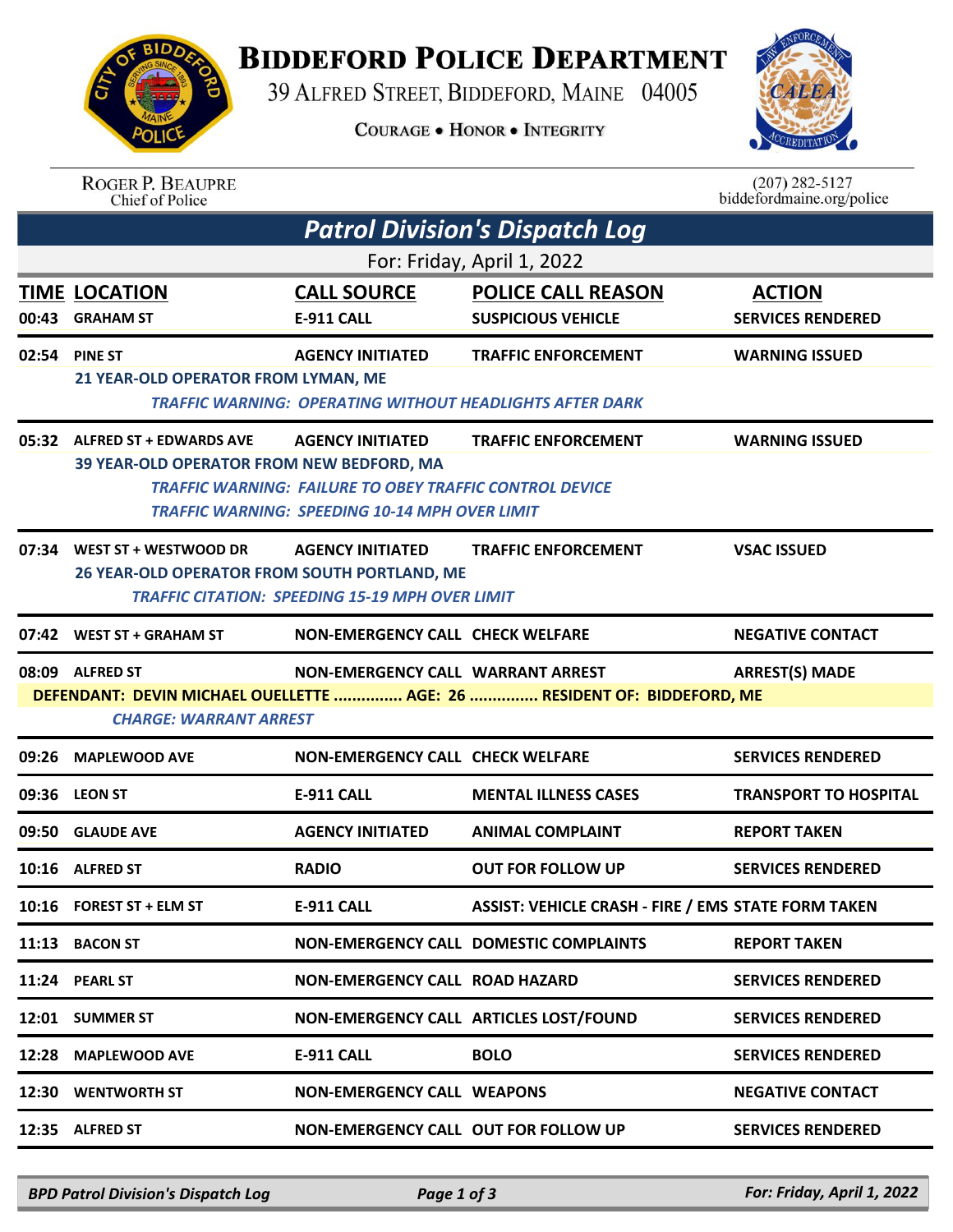|       | <b>TIME LOCATION</b>                                                                                                                 | <b>CALL SOURCE</b>                                            | <b>POLICE CALL REASON</b>                                                  | <b>ACTION</b>                |  |  |  |  |
|-------|--------------------------------------------------------------------------------------------------------------------------------------|---------------------------------------------------------------|----------------------------------------------------------------------------|------------------------------|--|--|--|--|
| 12:40 | <b>WEST ST + GRANITE ST</b>                                                                                                          | <b>AGENCY INITIATED</b>                                       | <b>TRAFFIC ENFORCEMENT</b>                                                 | <b>VSAC ISSUED</b>           |  |  |  |  |
|       | 18 YEAR-OLD OPERATOR FROM NORTH WATERBORO, ME                                                                                        |                                                               |                                                                            |                              |  |  |  |  |
|       | <b>TRAFFIC CITATION: FAILING TO PRODUCE EVIDENCE OF VEHICLE INSURANCE</b>                                                            |                                                               |                                                                            |                              |  |  |  |  |
|       | <b>TRAFFIC CITATION: OPERATE VEHICLE W/O VALID INSPECTION CERTIFICATE</b>                                                            |                                                               |                                                                            |                              |  |  |  |  |
|       |                                                                                                                                      | <b>TRAFFIC CITATION: SPEEDING 15-19 MPH OVER LIMIT</b>        |                                                                            |                              |  |  |  |  |
|       |                                                                                                                                      | <b>TRAFFIC WARNING: FAILING TO CARRY VEHICLE REGISTRATION</b> |                                                                            |                              |  |  |  |  |
|       |                                                                                                                                      |                                                               | <b>TRAFFIC WARNING: FAILING TO HAVE MOTOR VEHICLE LICENSE IN POSSESION</b> |                              |  |  |  |  |
|       | <b>TRAFFIC WARNING: FAILING TO STOP AT STOP SIGN</b>                                                                                 |                                                               |                                                                            |                              |  |  |  |  |
|       | 13:38 ALFRED ST                                                                                                                      | <b>AGENCY INITIATED</b>                                       | <b>OUT FOR FOLLOW UP</b>                                                   | <b>NEGATIVE CONTACT</b>      |  |  |  |  |
|       | 13:39 WEST ST                                                                                                                        | E-911 CALL                                                    | 911 MISUSE                                                                 | <b>NEGATIVE CONTACT</b>      |  |  |  |  |
|       | 14:08 ADAMS ST                                                                                                                       | NON-EMERGENCY CALL CRIMINAL MISCHIEF                          |                                                                            | <b>REPORT TAKEN</b>          |  |  |  |  |
|       | 14:31 PIKE ST                                                                                                                        | <b>WALK-IN AT STATION</b>                                     | <b>ESCORTS / RELAYS</b>                                                    | <b>SERVICES RENDERED</b>     |  |  |  |  |
|       | 14:33 ELM ST                                                                                                                         | NON-EMERGENCY CALL SHOPLIFTING                                |                                                                            | <b>SUMMONS ISSUED</b>        |  |  |  |  |
|       | DEFENDANT: ERIN M SEAVY  AGE: 39  RESIDENT OF: BIDDEFORD, ME                                                                         |                                                               |                                                                            |                              |  |  |  |  |
|       | <b>CHARGE: OPERATING WHILE LICENSE SUSPENDED OR REVOKED</b><br><b>CHARGE: THEFT BY UNAUTHORIZED TAKING OR TRANSFER - SHOPLIFTING</b> |                                                               |                                                                            |                              |  |  |  |  |
|       |                                                                                                                                      |                                                               |                                                                            |                              |  |  |  |  |
|       | 14:46 SIMARD AVE                                                                                                                     | NON-EMERGENCY CALL DISTURBANCE / NOISE                        |                                                                            | <b>UNFOUNDED</b>             |  |  |  |  |
|       | 15:04 ALFRED ST                                                                                                                      | <b>NON-EMERGENCY CALL PAPERWORK</b>                           |                                                                            | <b>SERVICES RENDERED</b>     |  |  |  |  |
|       | 15:06 MAIN ST                                                                                                                        | <b>NON-EMERGENCY CALL SUSPICION</b>                           |                                                                            | <b>FIELD INTERVIEW</b>       |  |  |  |  |
|       | 15:16 ALFRED ST                                                                                                                      | NON-EMERGENCY CALL DISTURBANCE / NOISE                        |                                                                            | <b>ARREST(S) MADE</b>        |  |  |  |  |
|       |                                                                                                                                      |                                                               | DEFENDANT: ALEXIS NADINE IRVING  AGE: 28  RESIDENT OF: BIDDEFORD, ME       |                              |  |  |  |  |
|       | <b>CHARGE: WARRANT ARREST</b>                                                                                                        |                                                               |                                                                            |                              |  |  |  |  |
|       | 15:29 POOL ST + PARKSIDE DR                                                                                                          | <b>E-911 CALL</b>                                             | <b>MISSING PERSON</b>                                                      | <b>SERVICES RENDERED</b>     |  |  |  |  |
|       | 15:52 MAIN ST                                                                                                                        | <b>AGENCY INITIATED</b>                                       | <b>OUT FOR FOLLOW UP</b>                                                   | <b>SERVICES RENDERED</b>     |  |  |  |  |
|       | 16:05 ALFRED ST                                                                                                                      | <b>AGENCY INITIATED</b>                                       | <b>OUT FOR FOLLOW UP</b>                                                   | <b>SERVICES RENDERED</b>     |  |  |  |  |
|       | 16:07 ADAMS ST                                                                                                                       | <b>WALK-IN AT STATION</b>                                     | <b>VEHICLE CRASH - POLICE ONLY</b>                                         | <b>CIVIL COMPLAINT</b>       |  |  |  |  |
| 16:16 | <b>BARRA RD</b>                                                                                                                      | <b>NON-EMERGENCY CALL ALARM - POLICE</b>                      |                                                                            | <b>BUILDING CHECK/SECURE</b> |  |  |  |  |
| 16:25 | <b>MAIN ST</b>                                                                                                                       | <b>NON-EMERGENCY CALL CRIMINAL MISCHIEF</b>                   |                                                                            | <b>SERVICES RENDERED</b>     |  |  |  |  |
|       | 16:27 ALFRED ST                                                                                                                      | <b>NON-EMERGENCY CALL CIVIL COMPLAINT</b>                     |                                                                            | <b>SERVICES RENDERED</b>     |  |  |  |  |
| 17:09 | <b>MEDICAL CENTER DR</b>                                                                                                             | <b>NON-EMERGENCY CALL JUVENILE OFFENSES</b>                   |                                                                            | <b>REPORT TAKEN</b>          |  |  |  |  |
|       | 17:27 ELM ST                                                                                                                         | <b>E-911 CALL</b>                                             | <b>SHOPLIFTING</b>                                                         | <b>SUMMONS ISSUED</b>        |  |  |  |  |
|       | DEFENDANT: JUVENILE - Y  AGE: 13  RESIDENT OF: BIDDEFORD, ME                                                                         |                                                               |                                                                            |                              |  |  |  |  |
|       | <b>CHARGE: MINOR POSSESSING LIQUOR</b>                                                                                               |                                                               |                                                                            |                              |  |  |  |  |
|       | <b>CHARGE: THEFT BY UNAUTHORIZED TAKING OR TRANSFER - SHOPLIFTING</b>                                                                |                                                               |                                                                            |                              |  |  |  |  |
|       | 17:32 BACON ST                                                                                                                       | <b>NON-EMERGENCY CALL CIVIL COMPLAINT</b>                     |                                                                            | <b>SERVICES RENDERED</b>     |  |  |  |  |
|       |                                                                                                                                      |                                                               |                                                                            |                              |  |  |  |  |

*BPD Patrol Division's Dispatch Log Page 2 of 3 For: Friday, April 1, 2022*